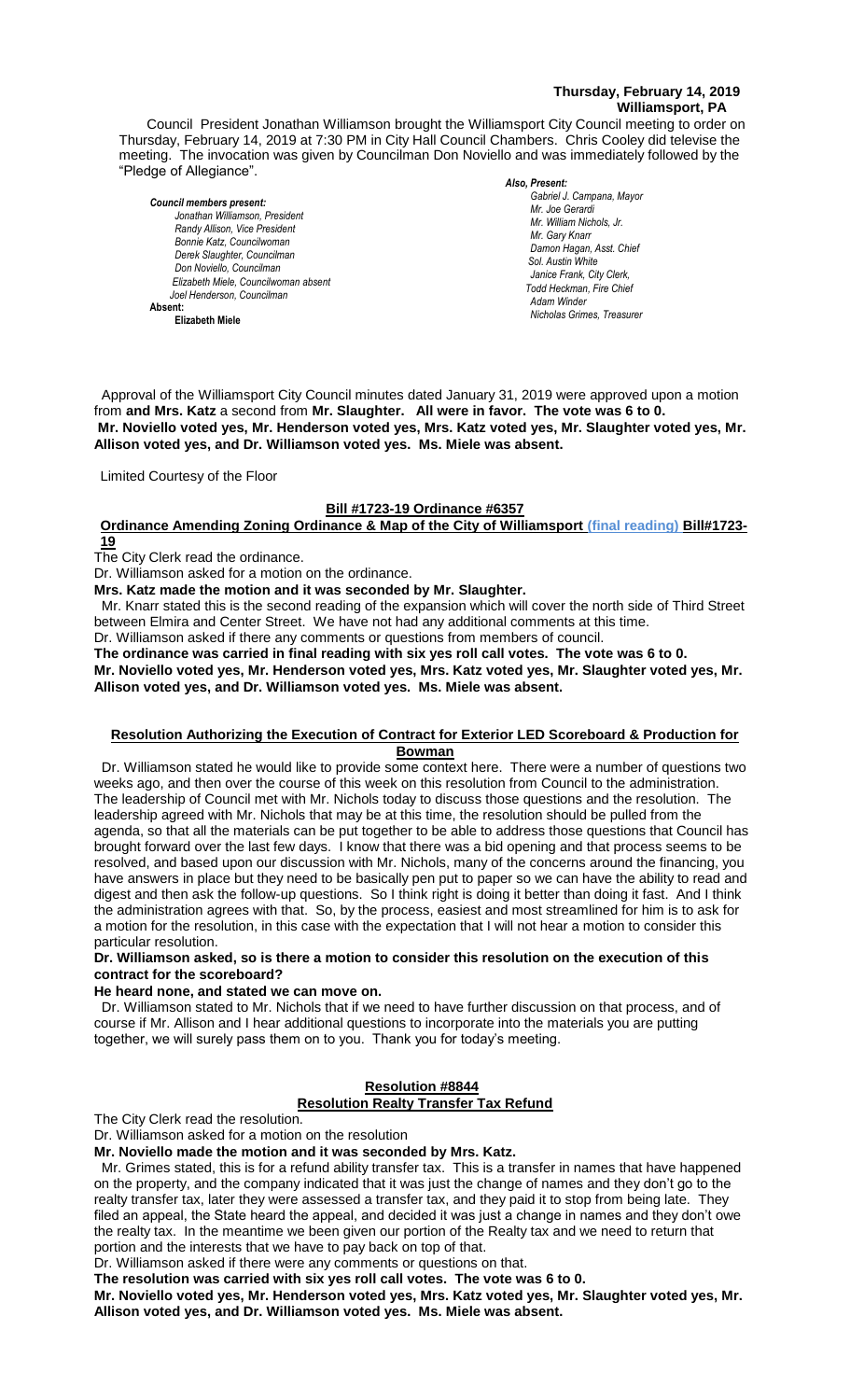### *CITY COUNCIL MEETING MINUTES OF FEBRUARY 14, 2019*

### **Resolution #8845 Resolution Real Estate Reduction**

The City Clerk read the resolution.

Dr. Williamson asked for a motion on the resolution

**Mrs. Katz made the motion and it was seconded by Mr. Slaughter.**

 Mr. Grimes stated this is a resolution that everyone sees each year, this is for the abatement of real estate taxes on the current LERTA properties that have met all the qualifications and we have 11 properties currently. The newest one that was passed in 2018, we don't have any properties that currently qualify for that. But hopefully those applications will be coming soon.

 Dr. Williamson asked if there were any comments or questions. Dr. Williamson asked how much added value was generated on the real estate for these 11 properties?

 Mr. Grimes answered the new assessed value on the 11 properties is \$23,554,000, so that's just improvements after what was qualified from this deduction.

 Dr. Williamson stated we had some discussions of does LERTA work? In his mind undoubtedly some of the would not have occurred without the availability of the tax incentives.

Dr. Williamson asked for vote on the resolution.

**The resolution was carried with six yes roll call votes. The vote was 6 to 0.**

**Mr. Noviello voted yes, Mr. Henderson voted yes, Mrs. Katz voted yes, Mr. Slaughter voted yes, Mr. Allison voted yes, and Dr. Williamson voted yes. Ms. Miele was absent.**

## **Resolution #8846**

## **Resolution Authorizing the Purchase of a 2019 John Deere 1585 Terrain Cut Mower**

The City Clerk read the resolution.

Dr. Williamson asked for a motion on the resolution

**Mrs. Katz made the motion and it was seconded by Mr. Allison.**

 Mr. Winder stated this resolution is to authorize a purchase of a new mower. It will be utilized by the Parks department and they maintained 266 acres of grass, and it can also be used for snow removal. We currently have the 2010 hustler 4600, which is basically instinct, you can't buy parts for it and it is getting more and more complicated to repair. This would take that machines place. The funding would come from two separate line items during the budget, we have gotten a vote, and we budgeted \$37,000 in 2019, the costs went up on the machine and the State contract discount pricing went down, so the other funding will come from the material line item to purchase the whole thing. This was reviewed by Finance committee. Mr. Allison stated it was reviewed by Finance and we passed it to the full body of Council with a positive

recommendation. There is not a whole lot more to add to that.

 Mrs. Katz stated because of timing, we lost a discount. If we were able to take advantage of the time, we need to try to figure out how we can accomplish this in the future for all the discounts that are afforded to us.

Dr. Williamson asked if there were any other questions.

**The resolution was carried with six yes roll call votes. The vote was 6 to 0.**

**Mr. Noviello voted yes, Mr. Henderson voted yes, Mrs. Katz voted yes, Mr. Slaughter voted yes, Mr. Allison voted yes, and Dr. Williamson voted yes. Ms. Miele was absent.**

#### **Resolution #8847**

## **Resolution Authorizing Acceptance & Placement of US Army Surplus Helicopter for Veteran's Memorial Park**

The City Clerk read the resolution.

Dr. Williamson asked for a motion on the resolution.

**Mr. Noviello made the motion and it was seconded by Mrs. Katz.**

 Mr. Winder stated John Markely has dedicated an excessive amount of time to Memorial Park. They are in the process of creating their wall and their torpedo, and now they are looking at a helicopter. Because it is city property, they need authorization from the city to reach to the Army for this piece of equipment. It is a great benefit to add to the Veterans Memorial Park. It is of no cost to the city, John and the rest of this committee raise the funds and reached out for donations. This did go before Public Works.

 Mrs. Katz stated this is very interesting because of the process. This does not happen overnight, it is a long process and it will take about a year for this to be fully accomplished at this point. What they have done at that park is actually incredible. If you haven't seen this. There are so many improvements and so much is being done with the plaques and the bricks. It all comes from donations. With this helicopter it is going to be another added feature, it will be rested up high so nobody can get into it. The other interesting thing that they are doing of the park is they keep all of the memorial fixtures clean, and they are digging a well to be able to keep everything clean and to water the plants also. They have had Penn College, there and take care a lot of building of the wall that they have going around the park.

 John Markley stated we have been involved also with the landscaping, and there are 20 pictures taken, the college students will and have come up with their own thoughts and ideas. There are also doing the brick paving for us, so we are hoping we have the concrete laid and have everything done by the end of May. He continued to name all the people who donated. Jersey shore block donated all the block, Rose Valley concrete donated some concrete, and they are going to donate for some sidewalk. We have had stones donated, so we are out there reaching and trying to raise money. The stone is off from Pennsylvania. We are proud of it and we are always looking forward to move forward.

Mrs. Katz stated this was passed to the full body of Council with a positive recommendation.

 Mr. Noviello wanted to thank John Markley and the college for doing the work, and John just informed him that High Steel has also donated a parcel land for him to sit on, so he thanked them as well. He also mentioned that it will also be a help with the MS4. He asked John to pass on thanks to all those who have been involved.

Mr. Allison asked what model helicopter it is.

 Mr. Markley answered he didn't know yet, but the committee is working really hard at everything we have to do, and everybody is very active right now. We have contract prices for the painting, and Adam's crew has been doing a great job, he does deliveries and help out as much as he can.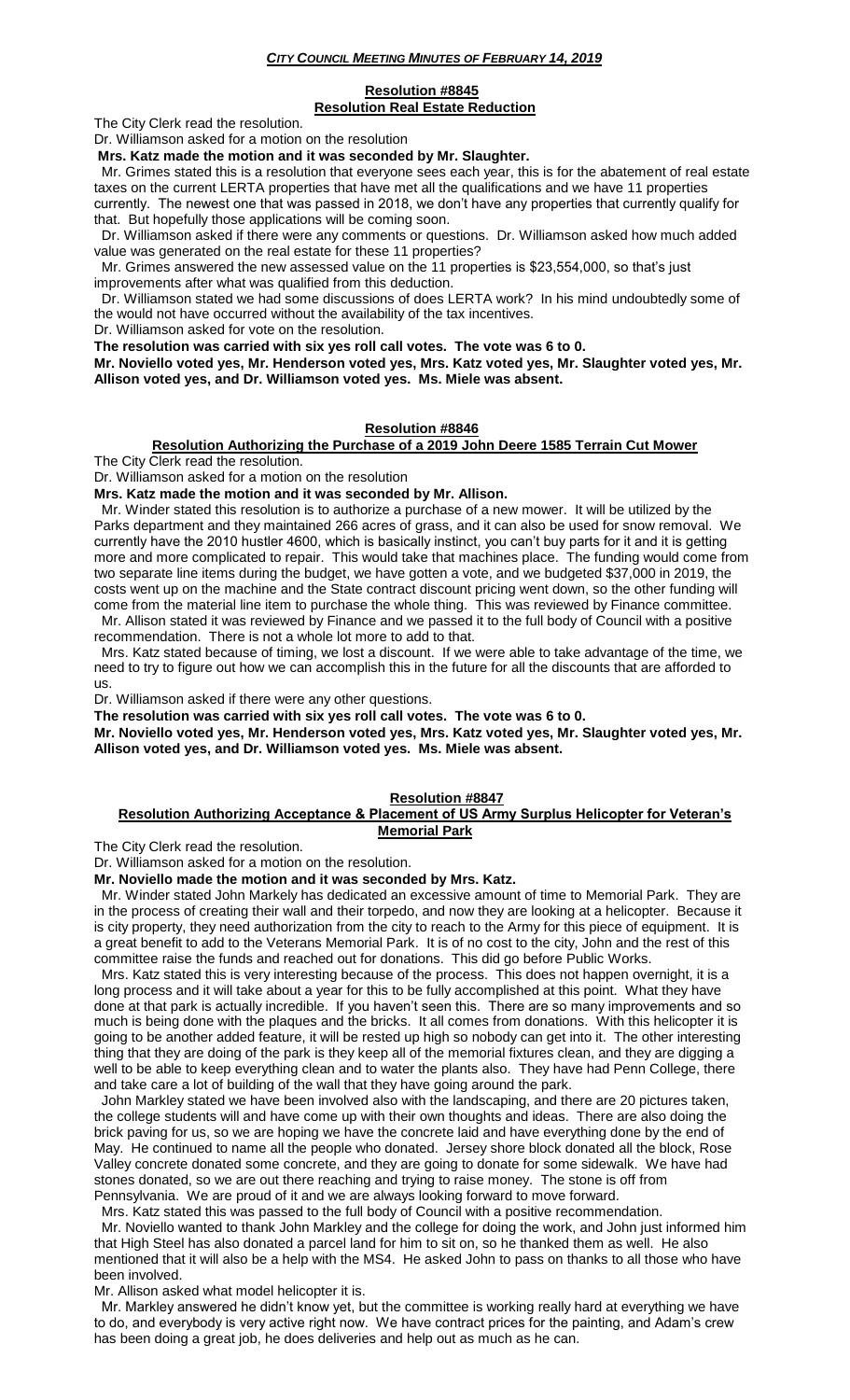# *CITY COUNCIL MEETING MINUTES OF FEBRUARY 14, 2019*

 Dr. Williamson thanked John for his leadership on the commission and the team that he leads. He has had several discussions over the last year about what the plans were, and the vision that this team has created and is implementing right now. He stated this is a tremendous recognition of the veterans of this community and nationwide.

Dr. Williamson asked for a vote on the resolution.

**The resolution was carried with six yes roll call votes. The vote was 6 to 0.**

**Mr. Noviello voted yes, Mr. Henderson voted yes, Mrs. Katz voted yes, Mr. Slaughter voted yes, Mr. Allison voted yes, and Dr. Williamson voted yes. Ms. Miele was absent.**

## **Demolition – 522 Louisa St Susquehanna Health**

Mr. Gerardi stated this is a request from UPMC Susquehanna Health, it is in the institutional zoning district. Structure was used as a multi-family rental unit and it is currently vacant. Once it is demolished, seed will be planted for grass. There is a representative here.

Dr. Williamson asked for motion and a second.

# **Mr. Allison made the motion and it was seconded by Mr. Henderson.**

 Mr. Allison wanted to remind the public if the house is torn down that UPMC has acquired, due to our pilot agreement, they continue to pay city taxes on that property every year. They don't pay the taxes that are assessed on the properties the day of the demolition, but it brings a considerable amount of revenue in. So we are losing housing stock but were not losing the city taxes.

 Dr. Williamson stated it is also important to remember that, the agreement that was originally reached before any of us were on Council, that they created 3000 jobs within the city. Dr. Williamson asked for vote on the demolition.

### **The demolition was carried with six yes roll call votes. The vote was 6 to 0.**

**Mr. Noviello voted yes, Mr. Henderson voted yes, Mrs. Katz voted yes, Mr. Slaughter voted yes, Mr. Allison voted yes, and Dr. Williamson voted yes. Ms. Miele was absent.**

### **Certificate Of Appropriateness – 343 Pine St**

Mr. Gerardi stated this is a request to erect a patio cover. It is a five unit patio cover, it is a wall in close mounted, and the shortest and his 8 foot tall it goes back to 16 foot tall. There is a representative here, and there is a photo attached to this. This is for the Brickyard. This is actually on private property but it is visible to the public, and if it's visible to the public, it needs to be approved by City Council. Dr. Williamson asked for motion and certificate.

### **Mrs. Katz made the motion and it was seconded by Mr. Slaughter.**

Mr. Noviello asked how far does their property line extend?

Mr. Gerardi answered it is 100% theirs, they own both sides of the building.

Mrs. Katz stated she thought it was a great addition because the sun does shine on that side and it is

important to have that for the comfort of the customers and it does look very attractive.

Mr. Henderson asked how long do we anticipate the life of that fabric?

The answer was inaudible.

Dr. Williamson asked for vote on the certificate.

**The certificate of appropriateness was carried with six yes roll call votes. The vote was 6 to 0. Mr. Noviello voted yes, Mr. Henderson voted yes, Mrs. Katz voted yes, Mr. Slaughter voted yes, Mr. Allison voted yes, and Dr. Williamson voted yes. Ms. Miele was absent.**

Accept for Filing:

Economic Revitalization Committee Minutes 10/30/18 Public Works Minutes 10/23 & 11/6/18 Controller's Report December 2018

- Veteran's Memorial Park Commission Minutes 01/07/19
- Finance Minutes 10/23/18

Dr. Williamson asked for a motion to accept the minutes for filing.

**Mrs. Katz made the motion and it was seconded by Mr. Henderson. The minutes were carried with six yes roll call votes. The vote was 6 to 0. Mr. Noviello voted yes, Mr. Henderson voted yes, Mrs. Katz voted yes, Mr. Slaughter voted yes, Mr. Allison voted yes, and Dr. Williamson voted yes. Ms. Miele was absent.**

Announcements

 The next regularly scheduled City Council meeting will be held on Thursday, February 28, 2019 at 7:30 PM, in City Hall Council Chambers.(**Enter through the police department at rear of building for meetings after 5:00 PM.)**

| <b>Upcoming Meetings:</b> |                                      |
|---------------------------|--------------------------------------|
| Monday, Feb. 18           | CITY HALL CLOSED - PRESIDENT'S DAY   |
| Tuesday, Feb 19           | 10:00 AM Blighted Property           |
|                           | 12:00 PM Planning Commission         |
|                           | 3:30 PM ERC Meeting                  |
|                           | 4:00 PM Board of Health              |
|                           | 6:30 PM HARB                         |
| Thursday, Feb. 21         | 10:30 AM Zoning Hearing Board        |
| Tuesday, Feb. 22          | 11:00 AM Historical Review Committee |
|                           | 1:00 PM Finance Committee            |
|                           | 2:30 PM Public Works                 |
|                           | 3:30 PM Public Safety                |
| Wednesday, Feb. 27        | 11:30 AM Redevelopment Authority     |
| Thursday, Feb. 28         | 7:30 PM City Council Meeting         |
|                           |                                      |